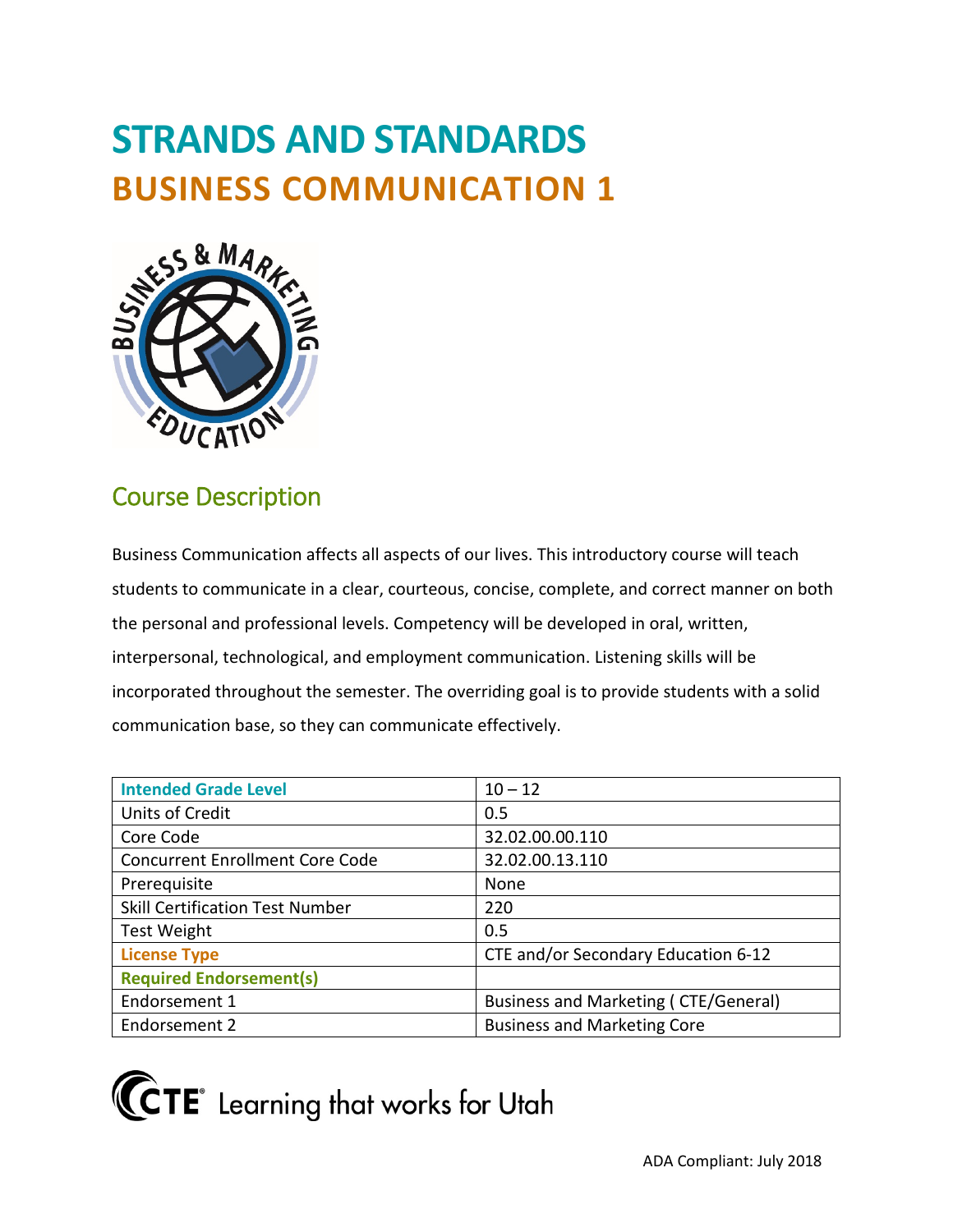# STRAND 1

# **Students will identify the communication process and practice effective nonverbal communication skills**

## Standard 1

Identify the four steps of the communication process (in order).

- Sender encodes message.
- Message is sent.
- Receiver receives message.
- Receiver sends feedback.

#### Standard 2

Recognize the differences between nonverbal and verbal communication.

- • Communicate with one another using only nonverbal communication, such as gestures, body language, eye contact, etc.
- and technical barriers to communication • Identify organizational, physical, physiological, language, and cultural, psychological

## Performance Skills

Use verbal and nonverbal communication. This includes the following:

- Identify the four steps of the communication process.
- Practice nonverbal forms of communication.
- Alter a message using only nonverbal communication.
- Demonstrate how altering non-verbal communication can change a message.

# STRAND 2

#### **Students will develop correct usage and mechanics in English.**

## Standard 1

Identify commonly misspelled and misused words.

- Identify and correctly spell commonly misspelled words. Accommodate, argument, judgement, commitment, consensus, dependent, license, acquire, occasionally, questionnaire, receive, recommend, foreign, schedule, restaurant, definite, maintenance, occurrence, illegal, reference, sincerely
- Identify commonly misused words. It's v. Its; Who's v. Whose; passed v. past; principal v. principle; accept v. except; their, there, they're; Because v. Cause; who v. whom; affect v. effect; cite, sight, site; e.g. v. i.e.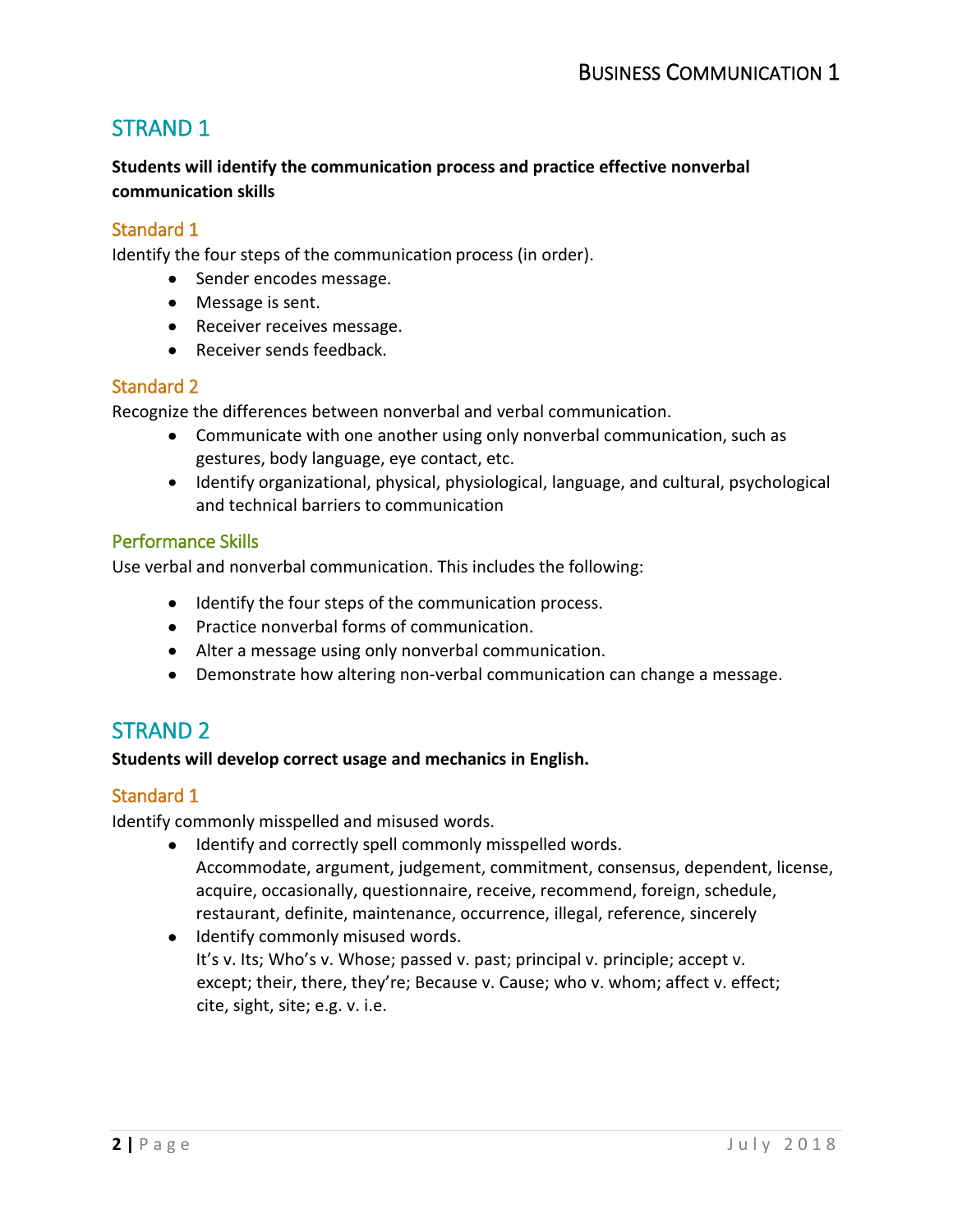Use sentence structure and grammar to communicate in a clear, courteous, concise, complete, and correct manner.

- Identify and use the following sentence structures in the correct manner
	- correct word choice (avoid redundancy)
	- subject-verb agreement
	- parallelism (Avoid run-on, compound, and fragmented sentences.)
- Understand the correct use of numbers in writing.
	- In general, spell out single-digit numbers
	- Spell out numbers that begin a sentence
	- • Use numerals in dates, addresses, percentages, and page references. For large numbers, use a combination of words

## Standard 3

Practice and use correct punctuation in written communication.

- Comma
- Semicolon
- Colon
- Dash
- Hyphen
- Parentheses
- Apostrophe
- Quotation marks
- Ellipsis
- Period

## Performance Skills

Practice and use correct grammar and mechanics. This includes the following:

- Use correct grammar, mechanics, and spelling in written communication.
- Identify simple, compound, and complex sentences.
- Identify and correcting redundancy, lack of parallelism, and incorrect word choice.

# STRAND 3

#### **Students will develop and practice effective oral communication skills.**

## Standard 1

Practice correct pronunciation, enunciation, tone, and cadence.

## Standard 2

Demonstrate understanding of the areas of study within speech communication: basic communication, interpersonal communication, organizational communication, rhetorical communication.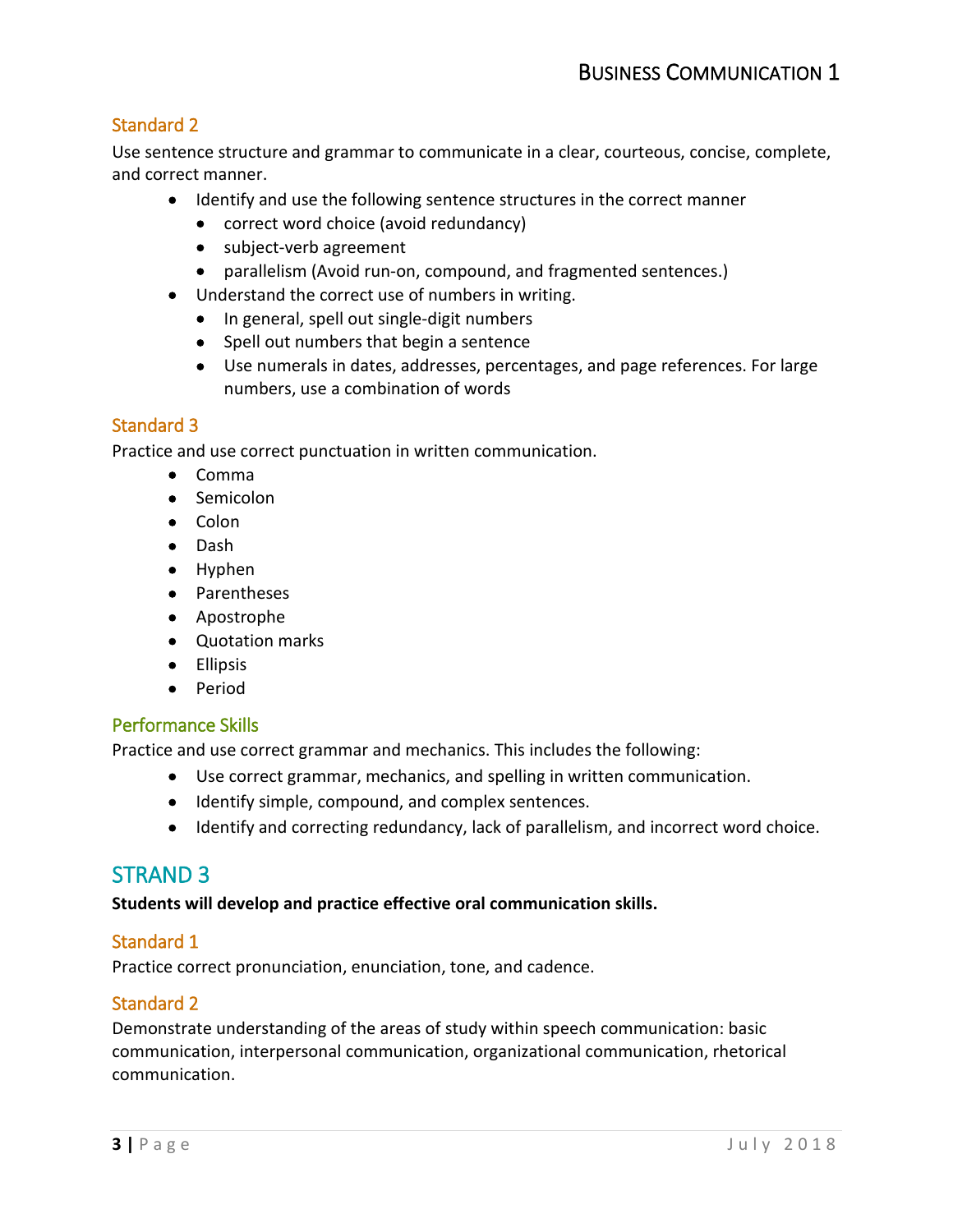Identify regional, international, and cultural differences in communication; use bias-free language to develop responsible ways of thinking and acting. (bias language is words or phrases that are considered prejudiced, hurtful, or offensive; it demeans or excludes because of age, gender, race, ethnicity, social class, and some physical or mental traits).

## Standard 4

Plan and present a short presentation based on research and written evaluation individually or as a group member.

## Standard 5

Understand and identify how audience and situation effects style and tone.

#### Performance Skills

Practice and use oral communication skills. This includes the following:

- Tailor a presentation to an audience
- Use bias-free language.
- Identify audience
- Plan and present short presentations

# STRAND 4

## **Students will develop reading strategies that improve speed, comprehension, and retention.**

## Standard 1

Use skim and scan techniques to look over a document (e.g. headings, topic sentences, vocabulary, bolded words, titles, and questions within the text)

## Standard 2

Read, follow, and create simple directions.

#### Standard 3

 Utilize and select correct reading methods for a situation (e.g., skimming, scanning, summarizing, speed reading, and close reading).

#### Standard 4

 Recognize the purpose of the message (e.g. propaganda, biased, literal, inferential, and factual statements)

#### Performance Skills

Develop reading strategies. This includes the following:

• Read, follow, and create simple directions.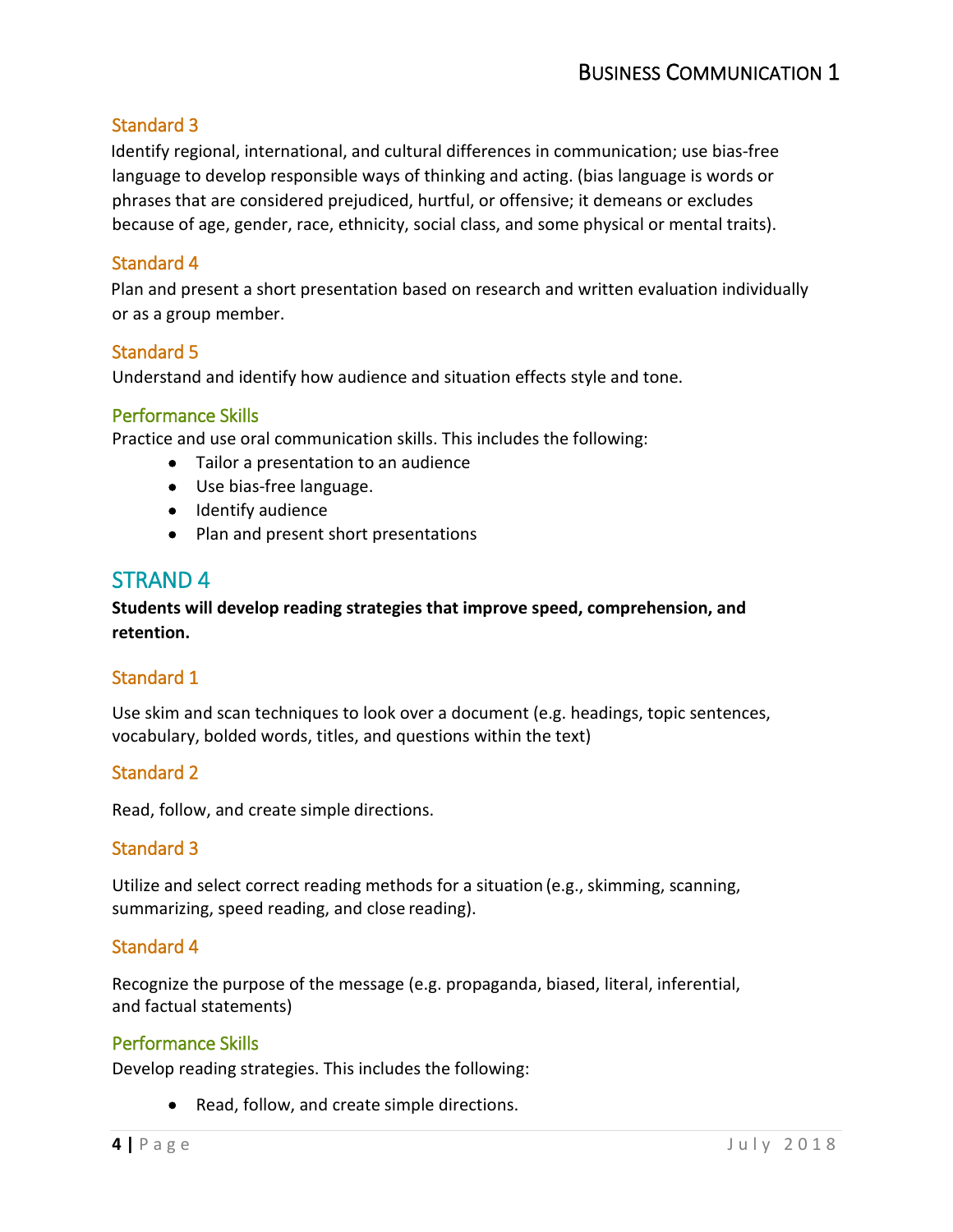- Utilize and select correct reading methods for a situation (e.g., skimming, scanning, summarizing, speed reading and close reading).
- Identify the purpose of a message (e.g. political, commercial, social, personal, and education.

# STRAND 5

#### **Students will produce effective written communication documents.**

## Standard 1

Identify the four steps of the writing process (planning, composing, editing, publishing).

• Create clear, courteous, concise, complete, and correct documents.

## Standard 2

Use the writing process to produce e-mails and letters appropriate to task, purpose, and audience.

- Use correct styles for everyday/routine/good news, sales/persuasive, and bad news/refusal messages
- • Understand the need for first, second, and third person points of view, passive/active voice, and tone.
- Understand the use of e-mail attachments and letter enclosures.

## Standard 3

Understand the parts of a business letter and their locations (e.g. senders address, inside address, date, salutation, body, complimentary close, signature line, enclosure notation, and typists' initials).

## Standard 4

Understand the importance and need for document layout and a design element.

## Performance Skills

Use the four steps of the writing process. This includes the following:

- Compose e-mails and letters
- Use the direct, indirect, and persuasive approaches.
- Include a design element (headings, art, typography, spacing) in a written message

# STRAND 6

 **Students will develop and practice proficient listening skills.** 

# Standard 1

 Practice following oral directions by listening attentively, taking accurate notes, and asking questions.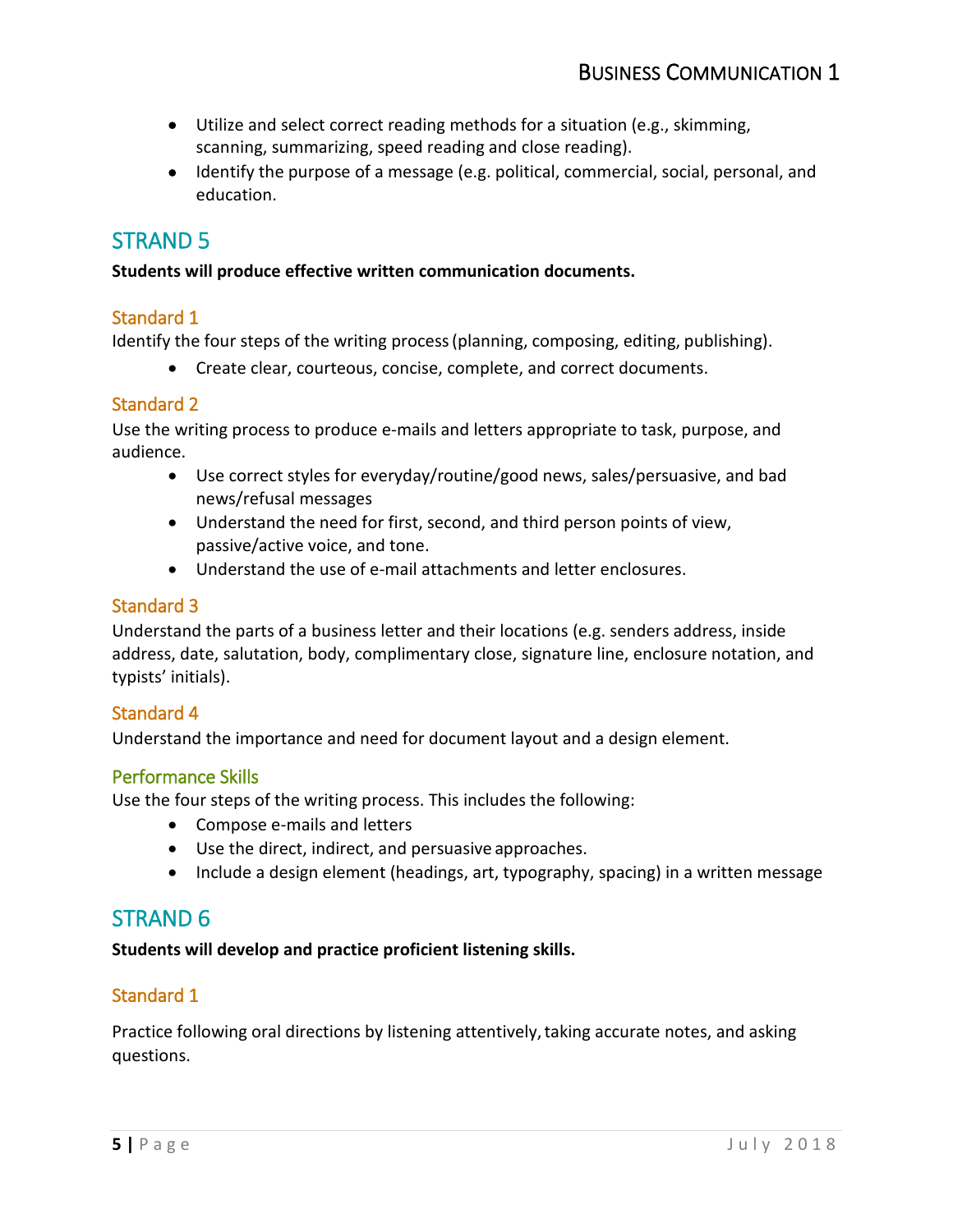Demonstrate the proper use of telephone techniques.

 • Observe verbal cues, speak clearly, be courteous, handle difficult callers, plan outgoing calls, take part in conversation, and leave effective, concise, and thorough messages

## Standard 3

Demonstrate courtesy and respect for the speaker through attentive listening.

 • Ask questions to clarify, make eye contact and exhibit other non-verbal cues, such as nodding, and smiling.

#### Performance Skills

Practice listening skills.

- Practice following oral directions and taking notes.
- Demonstrate proper phone technique
- Show characteristics of attentive listening.

# STRAND 7

#### **Students will apply communication skills in varied professional roles.**

#### Standard 1

Practice and consider the six-step conflict resolution process (in order)

- Clarify the disagreement.
- Establish a common goal.
- Discuss ways to meet the goal.
- Determine barriers to the goal.
- Agree on the best way to resolve the conflict.
- Acknowledge the solution and determine responsibility for those involved.

#### Standard 2

Determine effective leadership skills, such as planning, organizing, and monitoring.

## Standard 3

Understand the four stages of team development.

- Forming
- Storming
- Norming
- Performing

#### Standard 4

Define ethics and integrity as they relate to business communication.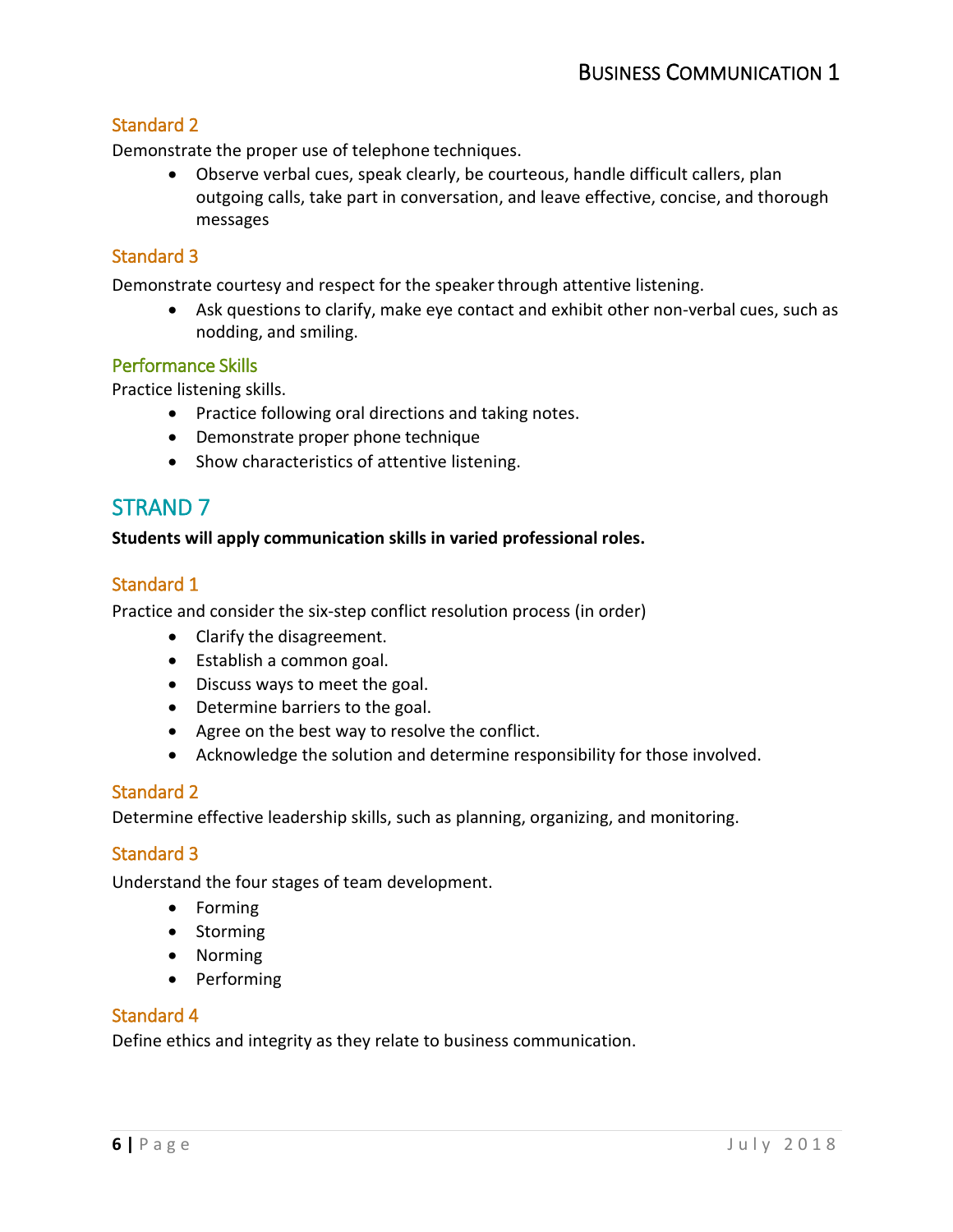Demonstrate understanding of the intent and impact of performed, spoken, written and visual texts.

# Performance Skills

Use appropriate personal and professional communication skills.

- Understand chains of command.
- Role play correct response to conflict resolution.
- Demonstrate positive leadership skills and business ethics.
- Conduct a meeting and prepare an agenda.

# STRAND 8

#### **Students will use technology to enhance the effectiveness of communication.**

#### Standard 1

Practice and apply basic software applications.

• Refine and enhance documents as needed using electronic spell check, thesaurus, grammar check, layout, design, and graphics.

#### Performance Skills

Use technology to enhance and perfect communications.

• Use spell check, thesaurus, grammar check, layout, design, and graphics.

# STRAND 9

#### **(Required in Business Communication 1 if Business Communication 2 is not offered.)**

#### **Students will integrate all forms of communication in pursuit and retention of employment.**

## Standard 1

Explore job search strategies and sources for job placement.

## Standard 2

Create an employment portfolio.

• Write an application/cover letter, resume, and follow-up letter for a simulated job opportunity.

#### Standard 3

Understand the application and interview process for employment.

- Complete a job application form properly.
- Role-play interviews and demonstrate appropriate verbal and nonverbal communication.
- Differentiate among business attire (e.g., casual, business-casual, professional business, and formal attire) and select correct attire for specific situations.
- Prepare a list of questions to ask an interviewer.
- Make a list of common mistakes made by interviewers and applicants.